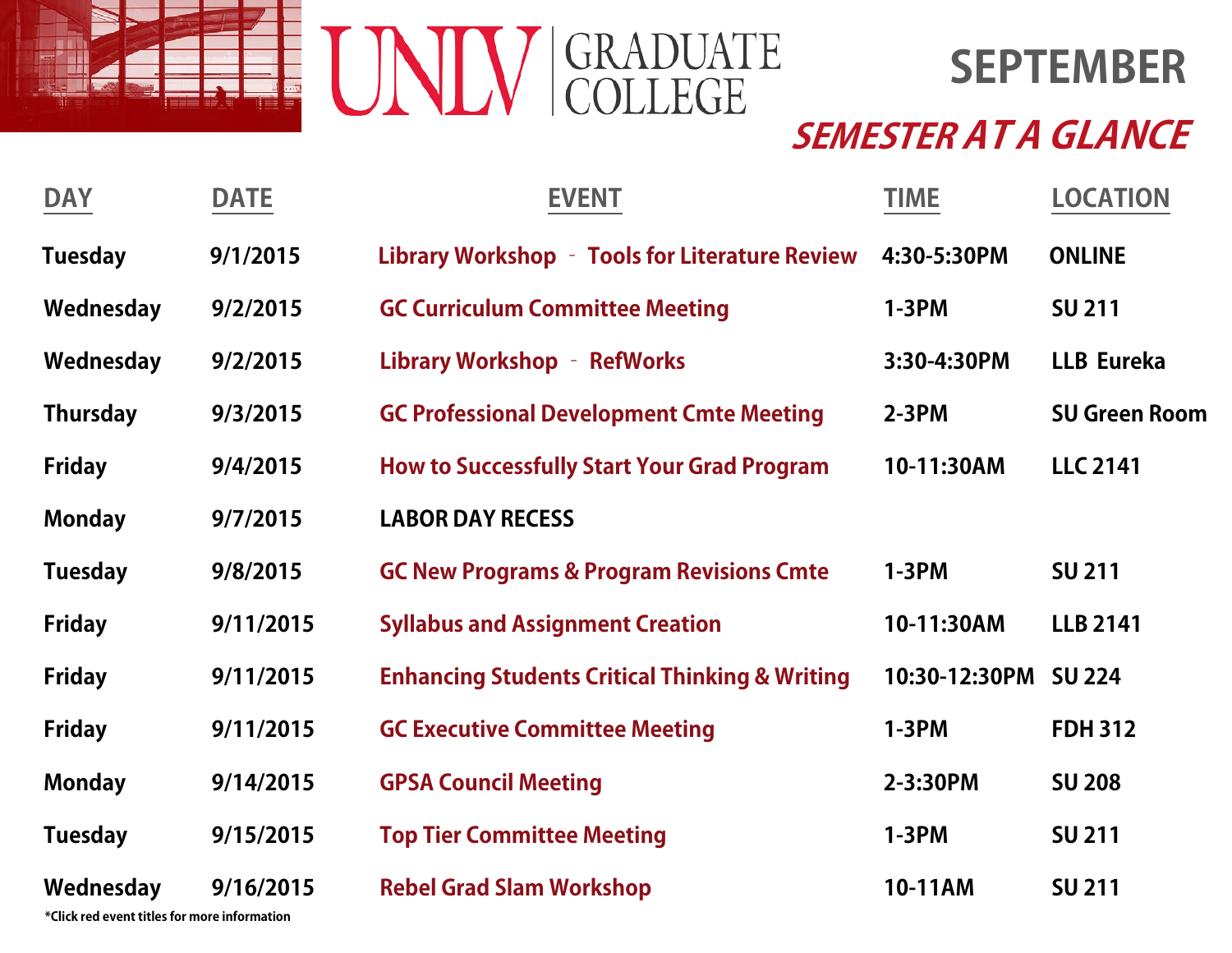



| <b>DAY</b>    | <b>DATE</b> | <b>EVENT</b>                                             | <b>TIME</b>   | <b>LOCATION</b>     |
|---------------|-------------|----------------------------------------------------------|---------------|---------------------|
| <b>Friday</b> | 9/18/2015   | <b>Learning to Embrace Equity &amp; Diversity in HEd</b> | 10-11AM       | <b>LLB 2141</b>     |
| Wednesday     | 9/23/2015   | <b>Campus Degree Audit Training</b>                      | 10-11AM       | <b>SU 205</b>       |
| Wednesday     | 9/23/2015   | <b>Graduate Council Meeting</b>                          | $2-4PM$       | <b>Foundations</b>  |
| <b>Friday</b> | 9/25/2015   | <b>Academic Etiquette</b>                                | 10-11:30AM    | <b>LLB 2141</b>     |
| <b>Friday</b> | 9/25/2015   | <b>Intro to Technical Writing Resources at UNLV</b>      | 10-11AM       | <b>SEB 1243</b>     |
| <b>Friday</b> | 9/25/2015   | <b>GC Brown Bag Lunch</b>                                | <b>12-1PM</b> | <b>SU 218</b>       |
| <b>Friday</b> | 9/25/2015   | <b>Thesis &amp; Dissertation Workshop (Part I)</b>       | 1-2:30PM      | <b>LLB 2141</b>     |
| <b>Friday</b> | 9/25/2015   | Library Workshop - Critical Reading                      | 1-2:30PM      | <b>LLB Amargosa</b> |
| Wednesday     | 9/30/2015   | <b>Graduate &amp; Professional College Fair</b>          | <b>10-2PM</b> | <b>SU Ballroom</b>  |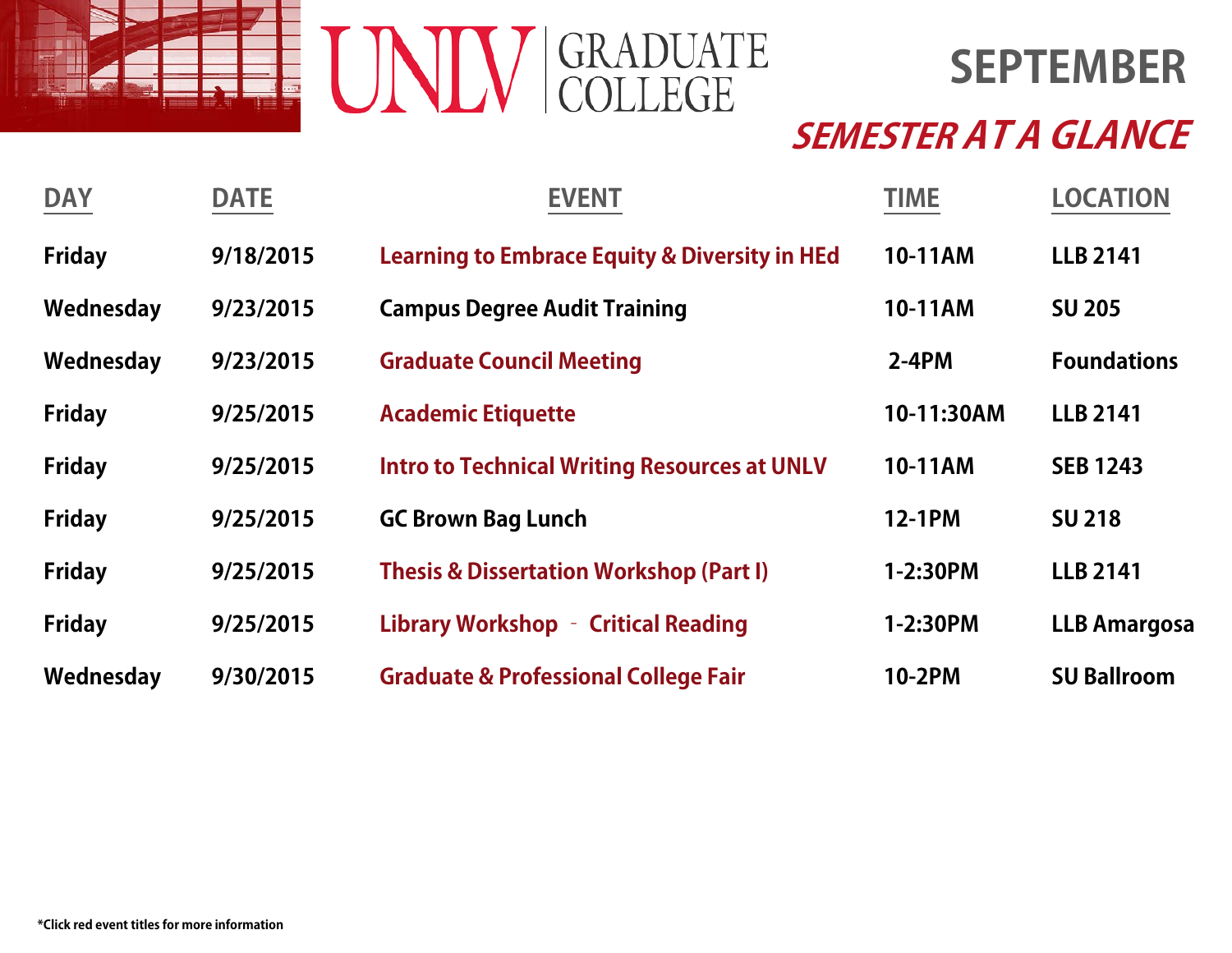



| <b>DAY</b>                                                    | <b>DATE</b> | <b>EVENT</b>                                                      | <b>TIME</b>                                                | <b>LOCATION</b> |  |  |  |
|---------------------------------------------------------------|-------------|-------------------------------------------------------------------|------------------------------------------------------------|-----------------|--|--|--|
| <b>Thursday</b>                                               | 10/1/2015   |                                                                   | <b>DEADLINE: Application for Graduation through MyUNLV</b> |                 |  |  |  |
| <b>Thursday</b>                                               | 10/1/2015   | <b>DEADLINE: Grad Rebel Ambassadors Program Application Due</b>   |                                                            |                 |  |  |  |
| <b>Thursday</b>                                               | 10/1/2015   | <b>GC Professional Development Cmte Meeting</b>                   | $1-3PM$                                                    |                 |  |  |  |
| <b>Friday</b>                                                 | 10/2/2015   | <b>DEADLINE: Final Day to Completely Withdraw with 50% Refund</b> |                                                            |                 |  |  |  |
| <b>Friday</b>                                                 | 10/2/2015   | <b>Applying to Academic &amp; Non-Academic Jobs</b>               | 10-11:30AM                                                 | <b>LLB 2141</b> |  |  |  |
| <b>Friday</b>                                                 | 10/2/2015   | <b>Publisher Technology and Relations</b>                         | $1-2PM$                                                    | <b>SU 209</b>   |  |  |  |
| <b>Friday</b>                                                 | 10/2/2015   | <b>General Ethical Responsibilities in Research</b>               | $1-3PM$                                                    | <b>TBD</b>      |  |  |  |
| <b>Friday</b>                                                 | 10/2/2015   | <b>Mentor / Trainer Relationships</b>                             | 11-12PM                                                    | <b>TBD</b>      |  |  |  |
| <b>Monday</b>                                                 | 10/5/2015   | <b>GPSA Council Meeting</b>                                       | 2-3:30PM                                                   | <b>LLB 2141</b> |  |  |  |
| Wednesday                                                     | 10/7/2015   | <b>GC Curriculum Committee Meeting</b>                            | $1-3PM$                                                    | <b>SU 211</b>   |  |  |  |
| <b>Friday</b>                                                 | 10/9/2015   | <b>From R2PC to Top Tier: UNLV GEM Workshop</b>                   | <b>9-3PM</b>                                               | <b>TAM Hall</b> |  |  |  |
| <b>Friday</b>                                                 | 10/9/2015   | <b>Campus Degree Audit Training</b>                               | 9-10AM                                                     | <b>SU 209</b>   |  |  |  |
| <b>Friday</b><br>*Click red event titles for more information | 10/9/2015   | <b>Designing Effective Research Assignments</b>                   | 10-11:30AM                                                 | <b>LLB 2141</b> |  |  |  |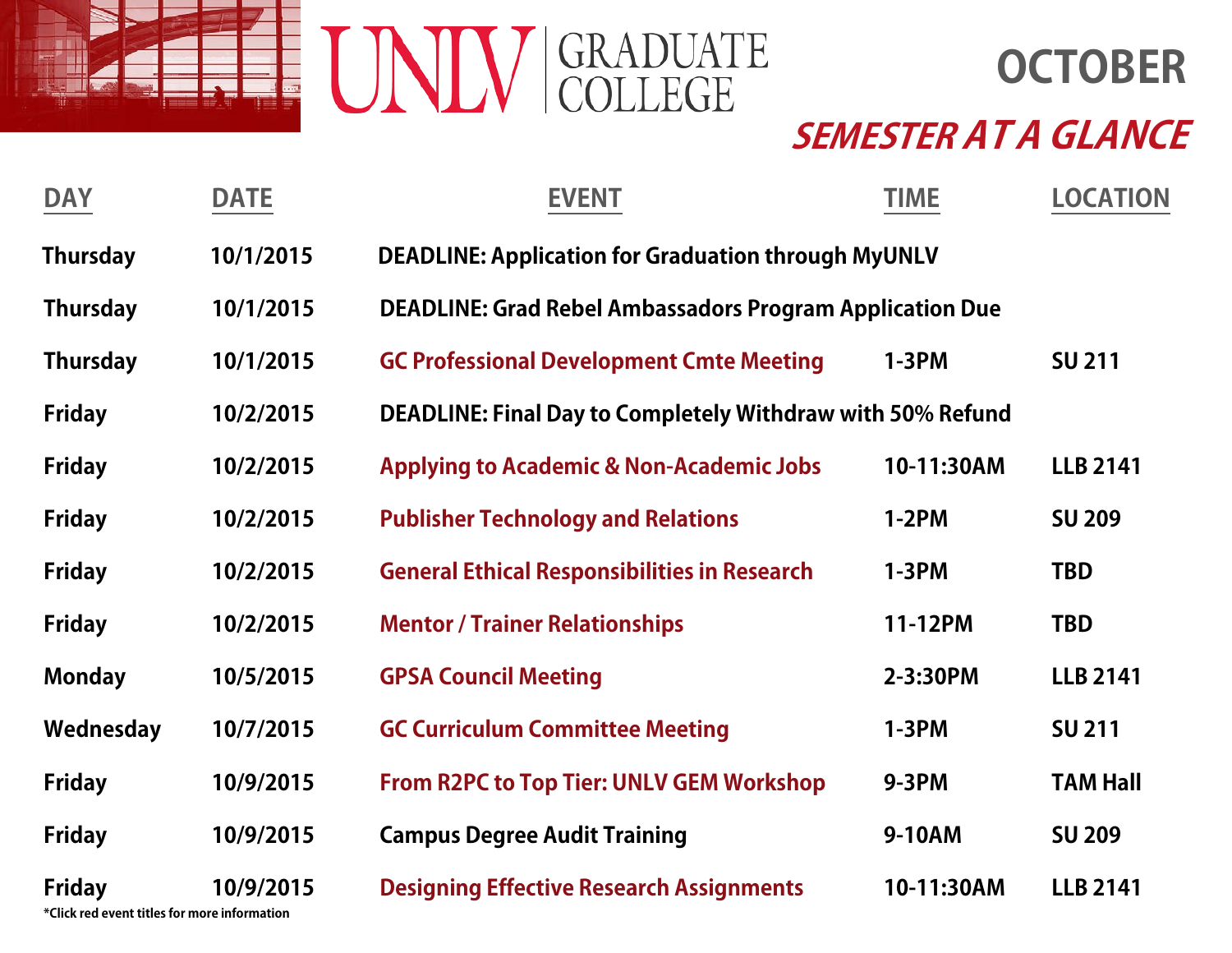

**OCTOBER**

# **SEMESTER AT A GLANCE**

| <b>DAY</b>                                                      | <b>DATE</b> | <b>EVENT</b>                                                     | <b>TIME</b>  | <b>LOCATION</b>     |
|-----------------------------------------------------------------|-------------|------------------------------------------------------------------|--------------|---------------------|
| <b>Friday</b>                                                   | 10/9/2015   | <b>GC Executive Committee Meeting</b>                            | $1-3PM$      | <b>FDH 312</b>      |
| <b>Friday</b>                                                   | 10/9/2015   | <b>Thesis &amp; Dissertation Workshop (Part II)</b>              | 1-2:30PM     | <b>LLB 2141</b>     |
| <b>Friday</b>                                                   | 10/9/2015   | <b>DEADLINE: Grad Rebel Ambassadors Program Applications Due</b> |              |                     |
| <b>Friday</b>                                                   | 10/9/2015   | Acquisition, Mgmt, Sharing & Ownership of Data 10-11AM           |              | <b>TBD</b>          |
| <b>Friday</b>                                                   | 10/9/2015   | <b>Collaborative Research</b>                                    | 11-12PM      | <b>TBD</b>          |
| <b>Monday</b>                                                   | 10/12/2015  | <b>Grad Rebel Gateway Training</b>                               | 10:30-12PM   | <b>SU 205</b>       |
| <b>Tuesday</b>                                                  | 10/13/2015  | <b>GC New Program &amp; Program Revisions Cmte</b>               | $1-3PM$      | <b>SU 211</b>       |
| <b>Tuesday</b>                                                  | 10/13/2015  | <b>Graduate Student Research Panel</b>                           | $1-2PM$      | <b>SU 205</b>       |
| <b>Tuesday</b>                                                  | 10/13/2015  | Library Workshop - Identifying External Funding 2-3PM            |              | <b>LLB Rhyolite</b> |
| <b>Tuesday</b>                                                  | 10/13/2015  | LLB Wkshp - References, Citations, & Ref Tools                   | 3-5:30PM     | <b>LLB Amargosa</b> |
| Wednesday                                                       | 10/14/2015  | <b>PhD Movie Screening</b>                                       | <b>7-9PM</b> | <b>SU Theater</b>   |
| <b>Thursday</b>                                                 | 10/15/2015  | <b>Grad Rebel Gateway Training</b>                               | 3-4:30PM     | <b>SU 205</b>       |
| <b>Friday</b><br>*Client und assemblikhen for money information | 10/16/2015  | <b>References, Citations, and Referencing Tools</b>              | 9-11:30AM    | <b>SEB 1243</b>     |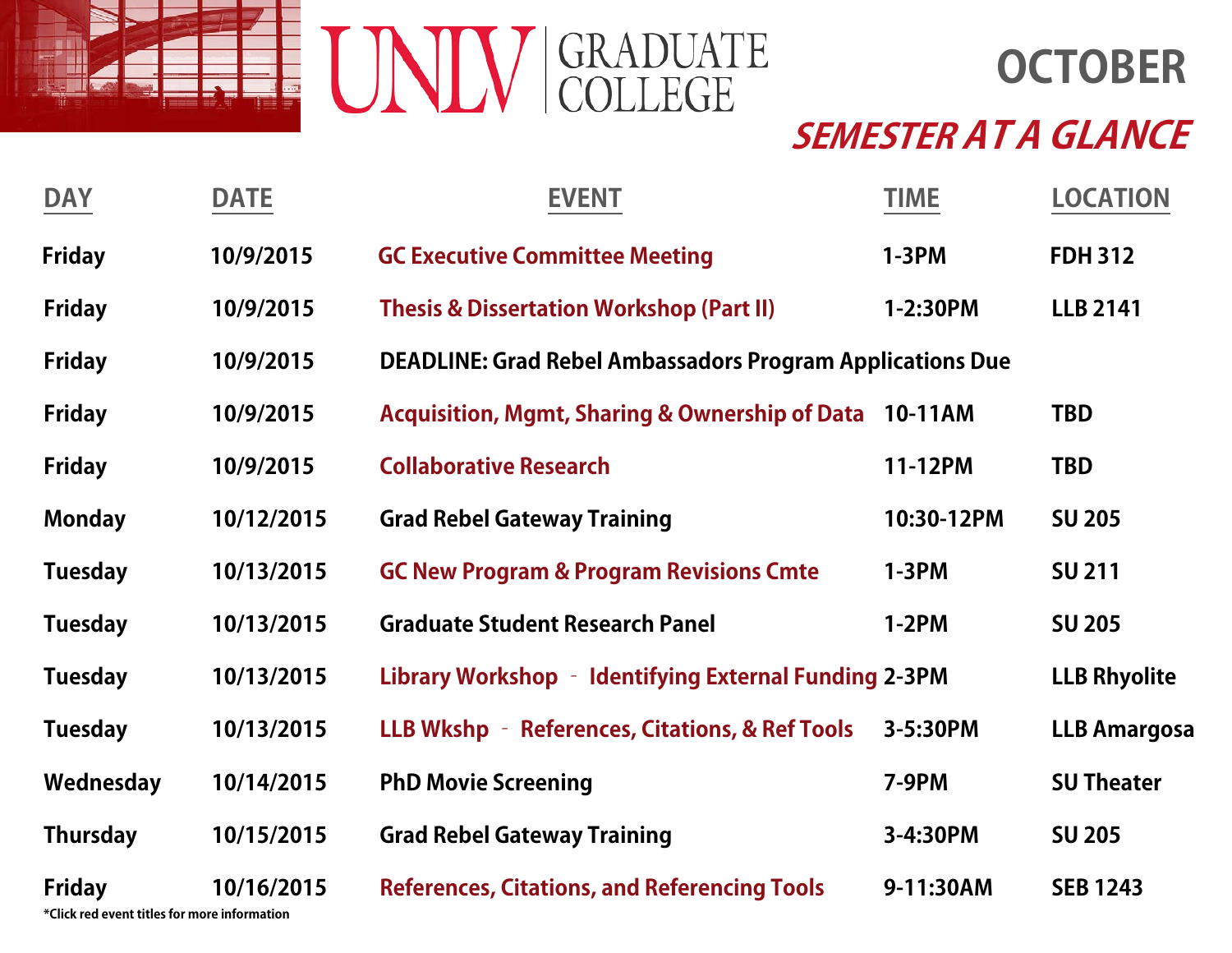



| <b>DAY</b>      | <b>DATE</b> | <b>EVENT</b>                                                     | <b>TIME</b>   | <b>LOCATION</b>       |
|-----------------|-------------|------------------------------------------------------------------|---------------|-----------------------|
| <b>Friday</b>   | 10/16/2015  | <b>Effective Online Teaching</b>                                 | 10-11:30AM    | <b>SEB 1243</b>       |
| <b>Friday</b>   | 10/16/2015  | <b>DEADLINE: Grad Rebel Ambassadors Program Applications Due</b> |               |                       |
| <b>Friday</b>   | 10/16/2015  | <b>Diversity Research &amp; Mentorship Reception</b>             | <b>4-6PM</b>  | <b>TAM Alumni</b>     |
| <b>Friday</b>   | 10/16/2015  | <b>Conflict of Interest</b>                                      | 10-11AM       | <b>TBD</b>            |
| <b>Friday</b>   | 10/16/2015  | <b>Research Misconduct</b>                                       | 11-12PM       | <b>TBD</b>            |
| <b>Friday</b>   | 10/16/2015  | <b>Undergraduate to Graduate Workshop</b>                        | 1:30-3:30PM   | <b>Barrick Museum</b> |
| <b>Tuesday</b>  | 10/20/2015  | <b>Graduate Coordinator Training</b>                             | 9-1PM         | <b>SU 208 A,B</b>     |
| <b>Tuesday</b>  | 10/20/2015  | <b>Top Tier Committee Meeting</b>                                | $1-3PM$       | <b>SU 211</b>         |
| <b>Thursday</b> | 10/22/2015  | <b>GC Brown Bag Lunch</b>                                        | <b>12-1PM</b> | <b>SU 208 A,B</b>     |
| <b>Friday</b>   | 10/23/2015  | <b>Grad Rebel Gateway Training</b>                               | 9-10:30AM     | <b>SU 209</b>         |
| <b>Friday</b>   | 10/23/2015  | <b>Teaching with Technology</b>                                  | 10-11:30AM    | <b>LLB 2141</b>       |
| <b>Friday</b>   | 10/23/2015  | Library Workshop - RefWorks I (Basics)                           | 9:30-11:30PM  | <b>LLB 2141</b>       |
| <b>Friday</b>   | 10/23/2015  | <b>Publication Practices and Authorship</b>                      | 10-11AM       | <b>TBD</b>            |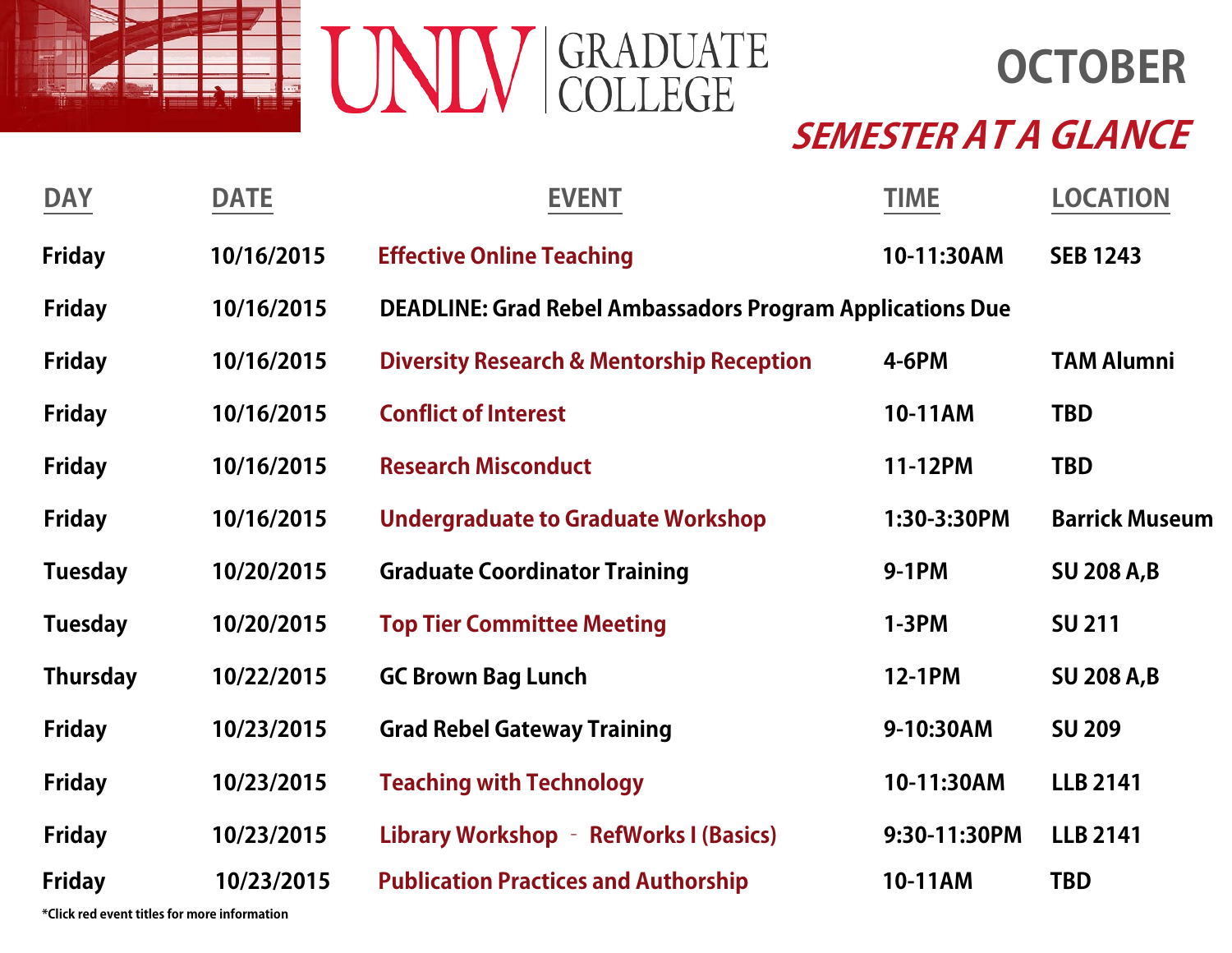

**OCTOBER**

| <b>DAY</b>      | <b>DATE</b> | <b>EVENT</b>                                                | <b>TIME</b> | <b>LOCATION</b>   |
|-----------------|-------------|-------------------------------------------------------------|-------------|-------------------|
| <b>Friday</b>   | 10/23/2015  | <b>Peer Review</b>                                          | 11-12PM     | <b>TBD</b>        |
| <b>Monday</b>   | 10/26/2015  | Grad Gateway Training - GA Non-Academic Dpts 2-3PM          |             | <b>SU 205</b>     |
| <b>Tuesday</b>  | 10/27/2015  | <b>Grad Rebel Gateway Training</b>                          | 2-3:30PM    | <b>SU 205</b>     |
| <b>Thursday</b> | 10/29/2015  | Library Workshop - RefWorks                                 | 10-11AM     | <b>LLB Eureka</b> |
| <b>Friday</b>   | 10/30/2015  | <b>DEADLINE: Final Day to Drop or Withdraw from Classes</b> |             |                   |
| <b>Friday</b>   | 10/30/2015  | <b>NEVADA DAY RECESS</b>                                    |             |                   |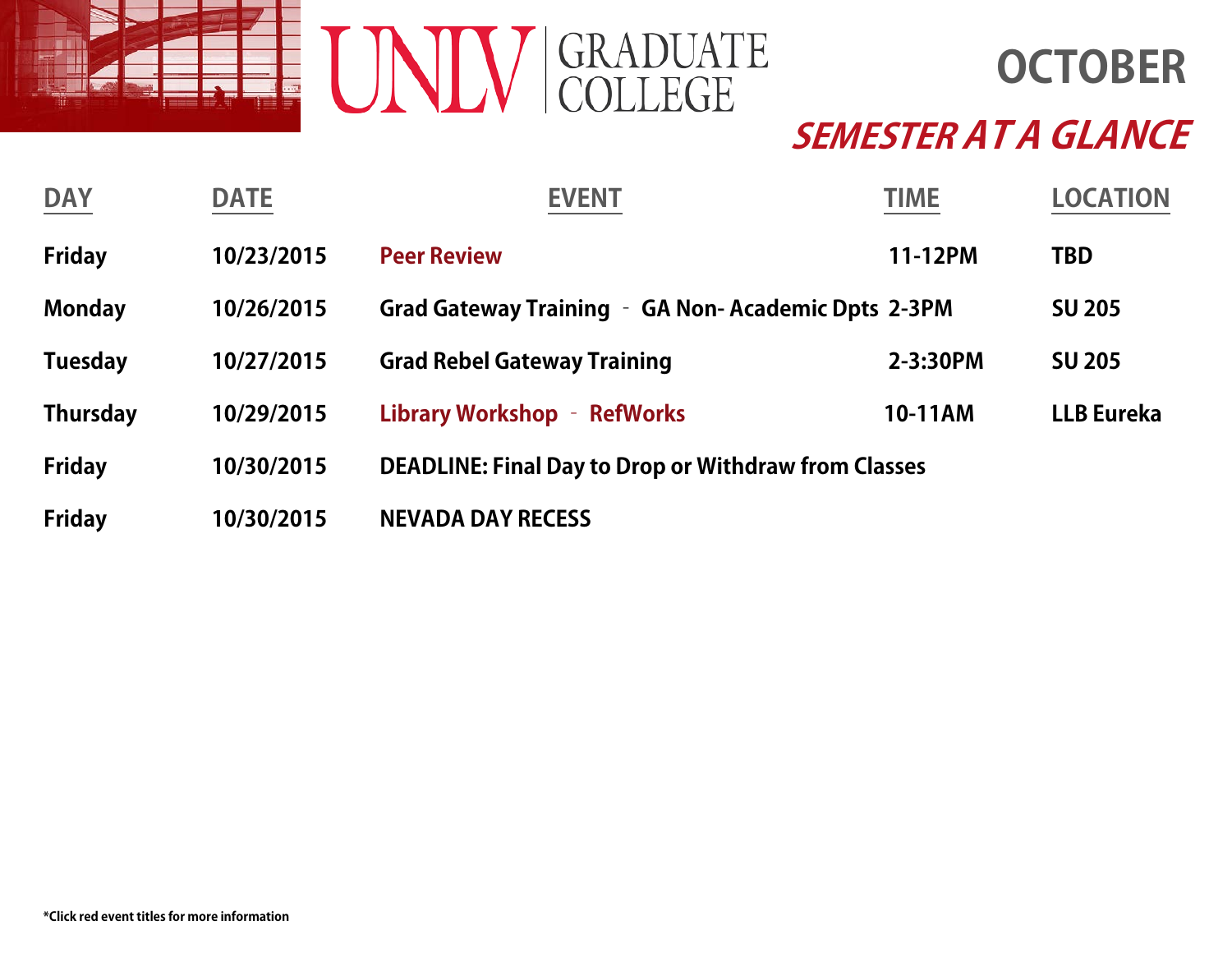

# **NOVEMBER**

### **SEMESTER AT A GLANCE**

| <b>DAY</b>      | <b>DATE</b> | <b>EVENT</b>                                        | <b>TIME</b>  | <b>LOCATION</b>      |
|-----------------|-------------|-----------------------------------------------------|--------------|----------------------|
| <b>Monday</b>   | 11/2/2015   | <b>Rebel Grad Slam</b>                              | 12-6PM       | SU 207, 209, 211     |
| <b>Monday</b>   | 11/2/2015   | <b>GPSA Council Meeting</b>                         | 2-3:30PM     | <b>SU 208 ABC</b>    |
| <b>Tuesday</b>  | 11/3/2015   | <b>Rebel Grad Slam</b>                              | 12-6PM       | SU 207, 209, 211     |
| Wednesday       | 11/4/2015   | <b>GC Curriculum Committee Meeting</b>              | $1-3PM$      | <b>SU 211</b>        |
| Wednesday       | 11/4/2015   | <b>Rebel Grad Slam</b>                              | 12-6PM       | SU 207, 213, 218     |
| <b>Thursday</b> | 11/5/2015   | <b>GC Professional Development Committee</b>        | $2-3PM$      | <b>SU 224</b>        |
| <b>Thursday</b> | 11/5/2015   | <b>Rebel Grad Slam</b>                              | 12-6PM       | <b>Cohen Theatre</b> |
| <b>Friday</b>   | 11/6/2015   | Library Workshop - Mendeley I (Basics)              | 9:30-11:30AM | <b>LLB Pioche</b>    |
| <b>Friday</b>   | 11/6/2015   | <b>Advising and Mentoring Students</b>              | 10-11:30AM   | <b>LLB 2141</b>      |
| <b>Friday</b>   | 11/6/2015   | <b>Rebel Grad Slam</b>                              | $3-6PM$      | <b>Cohen Theatre</b> |
| <b>Tuesday</b>  | 11/10/2015  | <b>Degree Audit Training</b>                        | 10-11AM      | <b>SU 205</b>        |
| <b>Tuesday</b>  | 11/10/2015  | <b>GC New Programs &amp; Program Revisions Cmte</b> | $1-3PM$      | <b>SU 211</b>        |
| Wednesday       | 11/11/2015  | <b>Veterans Days Recess</b>                         |              |                      |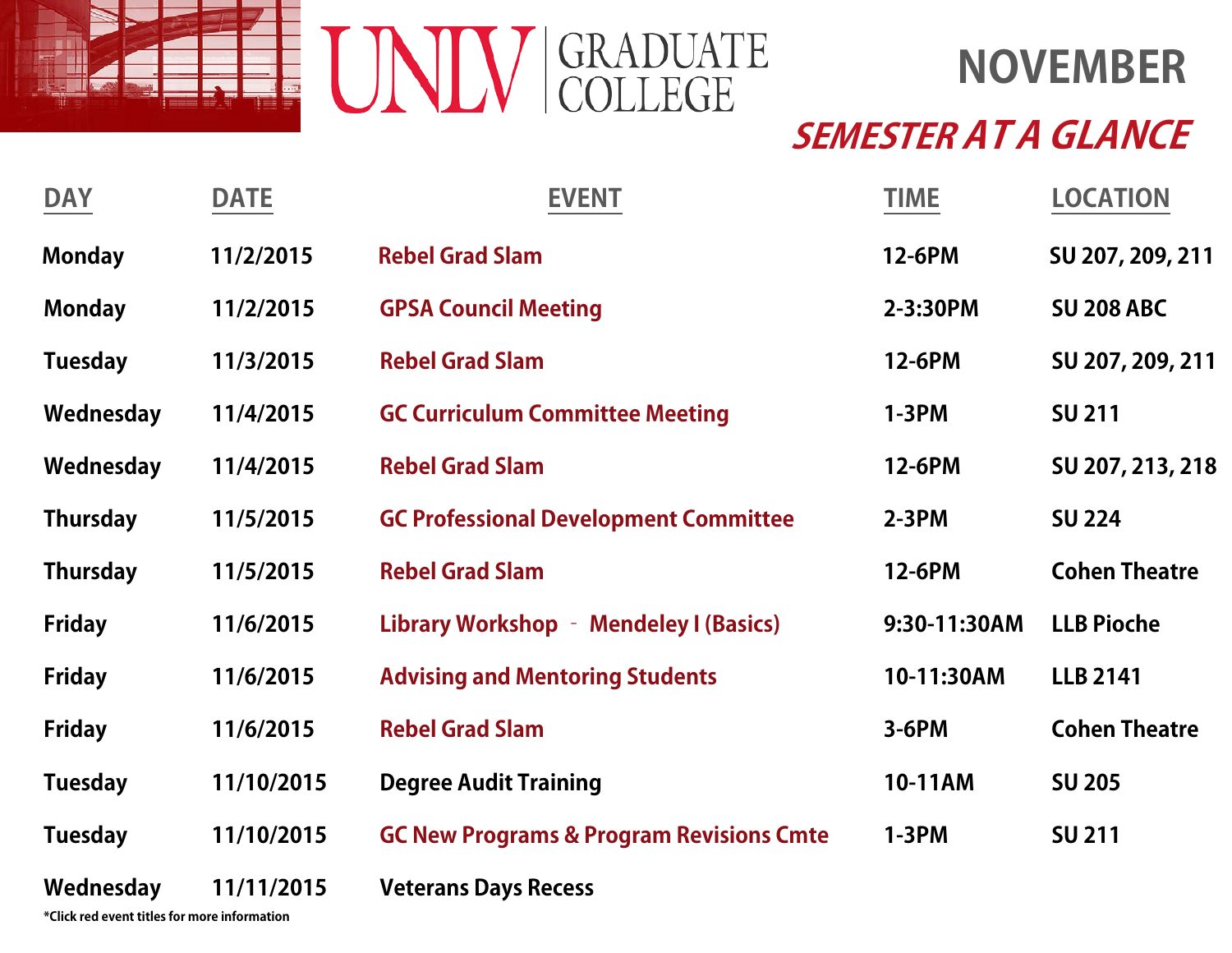

**NOVEMBER**

## **SEMESTER AT A GLANCE**

| <b>DAY</b>      | <b>DATE</b>                           | <b>EVENT</b>                                           | <b>TIME</b>   | <b>LOCATION</b>   |
|-----------------|---------------------------------------|--------------------------------------------------------|---------------|-------------------|
| <b>Friday</b>   | 11/13/2015                            | <b>Literature Review: How to Search &amp; Write</b>    | 9-12PM        | <b>SEB 1243</b>   |
| <b>Friday</b>   | 11/13/2015                            | <b>Managing in Groups - Supervising &amp; Working</b>  | 10-11:30AM    | <b>LLB 2141</b>   |
| <b>Friday</b>   | 11/13/2015                            | <b>GC Executive Committee Meeting</b>                  | $1-3PM$       | <b>FDH 312</b>    |
| <b>Saturday</b> | 11/14/2015                            | <b>DEADLINE: Last Day to Take Comp Exams or Defend</b> |               |                   |
| <b>Tuesday</b>  | 11/17/2015                            | <b>Top Tier Committee</b>                              | $1-3PM$       | <b>SU 211</b>     |
| Wednesday       | 11/18/2015                            | <b>Graduate Council Meeting</b>                        | $2-4PM$       | <b>SU 213</b>     |
| <b>Thursday</b> | 11/19/2015                            | <b>GC Brown Bag Lunch</b>                              | <b>12-1PM</b> | <b>SU 211</b>     |
| <b>Thursday</b> | 11/19/2015                            | Library Workshop - Data Across the Disciplines         | $3-4PM$       | <b>LLB Eureka</b> |
| <b>Friday</b>   | 11/20/2015                            | <b>DEADLINE: Thesis / Dissertation Submission</b>      |               |                   |
| <b>Friday</b>   | 11/20/2015                            | <b>DEADLINE: Thesis / Dissertation Format Review</b>   |               |                   |
| <b>Friday</b>   | 11/20/2015                            | <b>Evaluation / Assessment</b>                         | 10-11:30AM    | <b>LLB 2141</b>   |
| <b>Friday</b>   | 11/20/2015                            | Library Workshop - RefWorks II (Advanced)              | 9:30-11:30AM  | <b>LLB Pioche</b> |
|                 | Thursday-Friday 11/26/2015-11/27/2015 | <b>THANKSGIVING RECESS</b>                             |               |                   |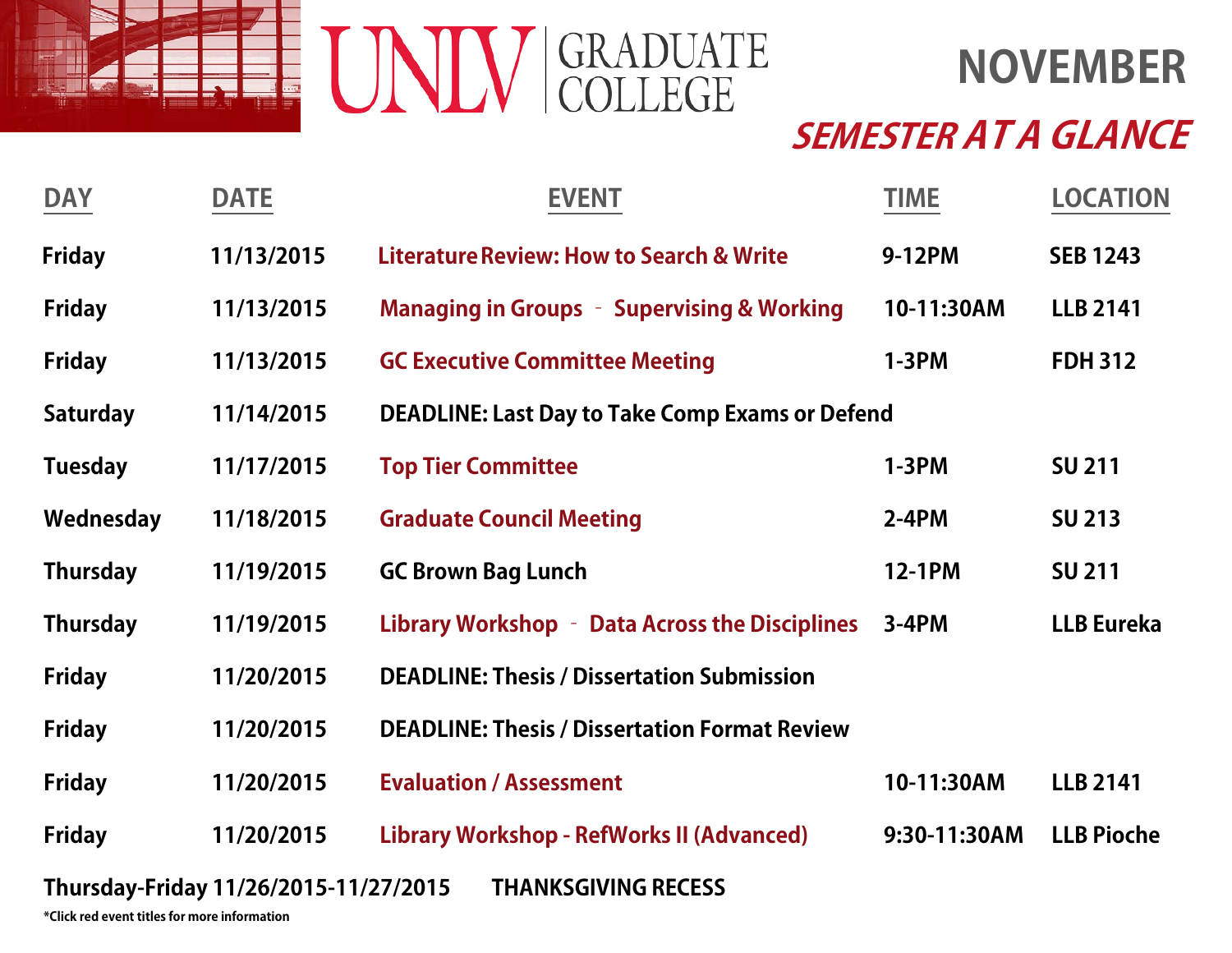



| <b>DAY</b>                                                      | <b>DATE</b>                            |                                          | <b>EVENT</b>       |                                                            | <b>TIME</b>          | <b>LOCATION</b>    |
|-----------------------------------------------------------------|----------------------------------------|------------------------------------------|--------------------|------------------------------------------------------------|----------------------|--------------------|
|                                                                 | Monday - Friday 11/30/2015 - 12/4/2015 |                                          | <b>STUDY WEEK</b>  |                                                            |                      |                    |
| Wednesday                                                       | 12/2/2015                              | <b>GC Curriculum Committee Meeting</b>   |                    |                                                            | $1-3PM$              | <b>SU 209</b>      |
| <b>Thursday</b>                                                 | 12/3/2015                              |                                          |                    | Grad Gateway Training - GA Non-Academic Dpts 10-11AM       |                      | <b>SU 205</b>      |
| <b>Thursday</b>                                                 | 12/3/2015                              |                                          |                    | <b>GC Professional Development Cmte Meeting</b>            | $2-3PM$              | <b>SU 224</b>      |
| <b>Friday</b>                                                   | 12/4//2015                             | <b>Instruction Ends</b>                  |                    |                                                            |                      |                    |
| <b>Friday</b>                                                   | 12/4/2015                              |                                          |                    | <b>DEADLINE: Thesis / Dissertation Format Revisions</b>    |                      |                    |
| <b>Friday</b>                                                   | 12/4/2015                              | <b>Fall Teaching Certificate Wrap-Up</b> |                    |                                                            | 10:30-12:30PM SU 224 |                    |
| <b>Friday</b>                                                   | 12/4/2015                              |                                          |                    | Library Workshop - Mendeley II (Advanced)                  | 9:30-11:30AM         | <b>LLB Pioche</b>  |
| <b>Monday</b>                                                   | 12/7/2015                              |                                          |                    | <b>DEADLINE: Proquest Upload for Thesis / Dissertation</b> |                      |                    |
|                                                                 | Monday - Friday 12/7/2015 - 12/11/2015 |                                          | <b>FINAL EXAMS</b> |                                                            |                      |                    |
| <b>Monday</b>                                                   | 12/7/2015                              | <b>GPSA Council Meeting</b>              |                    |                                                            | 2-3:30PM             | <b>SU 208</b>      |
| <b>Tuesday</b>                                                  | 12/8/2015                              |                                          |                    | <b>GC New Programs &amp; Program Cmte Meeting</b>          | $1-3PM$              | <b>SU 211</b>      |
| <b>Thursday</b><br>*Click red event titles for more information | 12/10/2015                             |                                          |                    | <b>All Graduate Faculty Meeting &amp; Reception</b>        | $3-6PM$              | <b>Stan Fulton</b> |